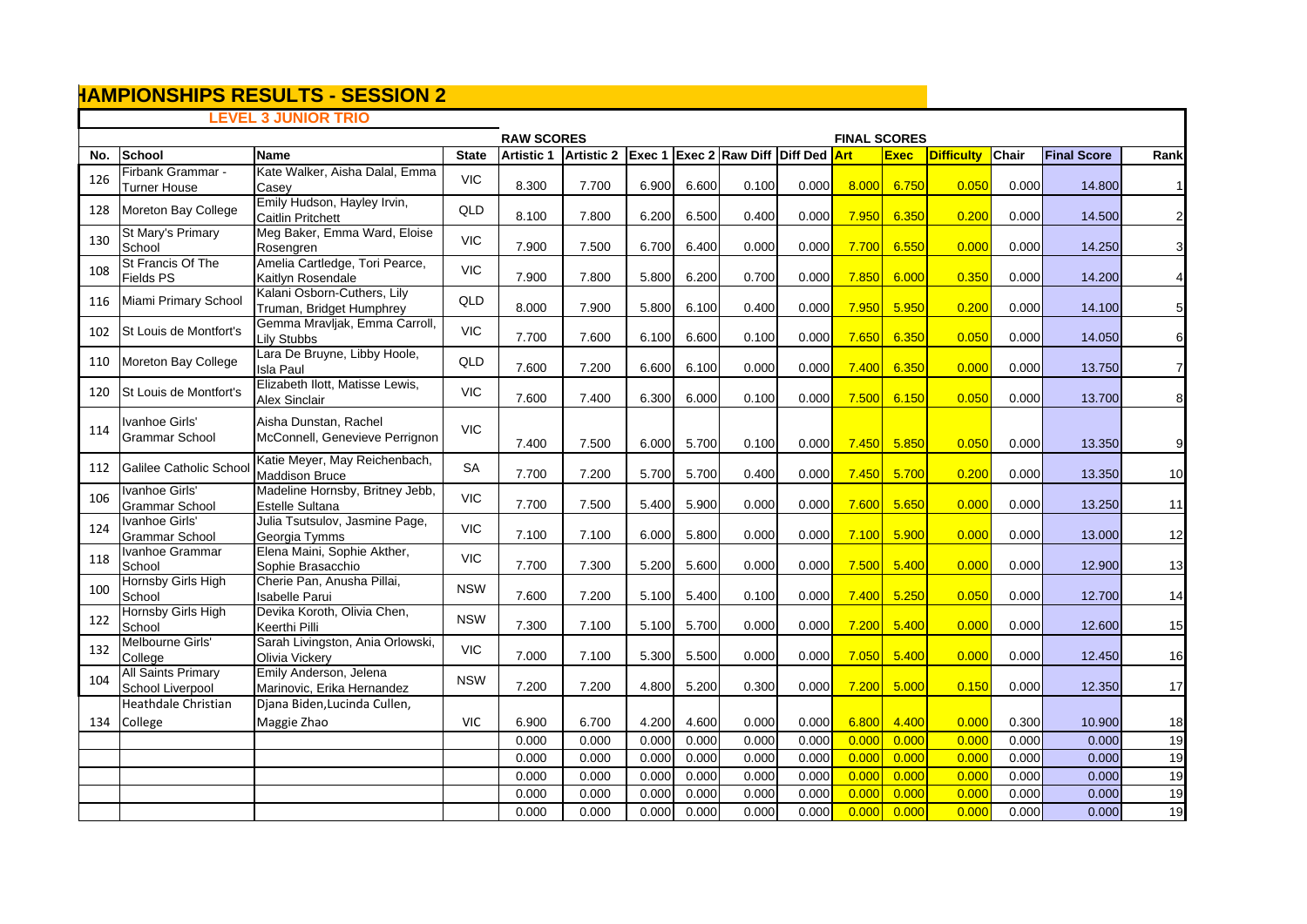# **LEVEL 4 INTERMEDIATE GROUP**

|      |                             |                                                                             |              | <b>RAW SCORES</b> |                   |                |                |                                            |                | <b>FINAL SCORES</b> |                |                   |                |                    |              |
|------|-----------------------------|-----------------------------------------------------------------------------|--------------|-------------------|-------------------|----------------|----------------|--------------------------------------------|----------------|---------------------|----------------|-------------------|----------------|--------------------|--------------|
| INo. | <b>School</b>               | <b>Name</b>                                                                 | <b>State</b> | <b>Artistic 1</b> | <b>Artistic 2</b> |                |                | <b>Exec 1 Exec 2 Raw Diff Diff Ded Art</b> |                |                     | <b>Exec</b>    | <b>Difficulty</b> | Chair          | <b>Final Score</b> | Rank         |
| 103  | Mt St Michael's College     | Brooke Spencer, Emily Tonkin,<br>Sophie Warner, Jasmine<br>Wholton          | QLD          | 7.600             | 7.800             | 5.400          | 5.600          | 0.500                                      | 0.000          | 7.700               | 5.500          | 0.250             | 0.000          | 13.450             |              |
| 109  | Mt St Michael's College     | Sophie Carozza, Meg Gill,<br>Natasha Pitman, Emily Treston                  | QLD          | 7.300             | 7.600             | 5.300          | 5.700          | 0.600                                      | 0.000          | 7.450               | 5.500          | 0.300             | 0.000          | 13.250             | $\mathsf{2}$ |
| 105  | Mt St Michael's College     | Rachael Betts, Daniela de<br>Aguiar, Isabelle Holder, Tayla<br>Linton-Smith | QLD          | 7.500             | 7.500             | 5.200          | 5.400          | 0.600                                      | 0.000          | 7.500               | 5.300          | 0.300             | 0.000          | 13.100             | 3            |
| 107  | Melbourne Girls'<br>College | Sinead Wide, Jasmine<br>Henderson, Mia Richter, Brianna<br><b>Spinks</b>    | <b>VIC</b>   | 7.200             | 7.200             | 5.000          | 5.400          | 0.100                                      | 0.000          | 7.200               | 5.200          | 0.050             | 0.200          | 12.250             |              |
| 101  | <b>Cerdon College</b>       | Anglea Pham, Rochelle Salatino,<br>Rachael Vella, Leanne Purkis             | <b>NSW</b>   | 7.000             | 6.700             | 5.000          | 5.100          | 0.100                                      | 0.000          | 6.850               | 5.050          | 0.050             | 0.200          | 11.750             | 5            |
|      |                             |                                                                             |              | 0.000             | 0.000             | 0.000          | 0.000          | 0.000                                      | 0.000          | 0.000               | 0.000          | 0.000             | 0.000          | 0.000              | 6            |
|      |                             |                                                                             |              | 0.000             | 0.000             | 0.000          | 0.000          | 0.000                                      | 0.000          | 0.000               | 0.000          | 0.00C             | 0.000          | 0.000              | 6            |
|      |                             |                                                                             |              | 0.000             | 0.000             | 0.000          | 0.000          | 0.000                                      | 0.000          | 0.000               | 0.000          | 0.000             | 0.000          | 0.000              | 6            |
|      |                             |                                                                             |              | 0.000             | 0.000             | 0.000          | 0.000          | 0.000                                      | 0.000          | 0.000               | 0.000          | 0.00C             | 0.000          | 0.000              | 6            |
|      |                             |                                                                             |              | 0.000             | 0.000             | 0.000          | 0.000          | 0.000                                      | 0.000          | 0.00C               | 0.000          | 0.00C             | 0.000          | 0.000              | 6            |
|      |                             |                                                                             |              | 0.000             | 0.000             | 0.000          | 0.000          | 0.000                                      | 0.000          | 0.000               | 0.000          | 0.000             | 0.000          | 0.000              | 6            |
|      |                             |                                                                             |              | 0.000             | 0.000             | 0.000          | 0.000          | 0.000                                      | 0.000          | 0.00C               | 0.000          | 0.000             | 0.000          | 0.000              | 6            |
|      |                             |                                                                             |              | 0.000             | 0.000             | 0.000          | 0.000          | 0.000                                      | 0.000          | 0.000               | 0.000          | 0.00C             | 0.000          | 0.000              | 6            |
|      |                             |                                                                             |              | 0.000             | 0.000             | 0.000          | 0.000          | 0.000                                      | 0.000          | 0.000               | 0.000          | 0.00C             | 0.000          | 0.000              | 6            |
|      |                             |                                                                             |              | 0.000             | 0.000             | 0.000          | 0.000          | 0.000                                      | 0.000          | 0.000               | 0.000          | 0.00C             | 0.000          | 0.000              | 6            |
|      |                             |                                                                             |              | 0.000             | 0.000             | 0.000          | 0.000          | 0.000                                      | 0.000          | 0.000               | 0.000          | 0.000             | 0.000          | 0.000              | 6            |
|      |                             |                                                                             |              | 0.000<br>0.000    | 0.000<br>0.000    | 0.000<br>0.000 | 0.000<br>0.000 | 0.000<br>0.000                             | 0.000<br>0.000 | 0.000<br>0.000      | 0.000<br>0.000 | 0.000<br>0.00C    | 0.000<br>0.000 | 0.000<br>0.000     | 6<br>6       |
|      |                             |                                                                             |              | 0.000             | 0.000             | 0.000          | 0.000          | 0.000                                      | 0.000          | 0.000               | 0.000          | 0.00C             | 0.000          | 0.000              | 6            |
|      |                             |                                                                             |              | 0.000             | 0.000             | 0.000          | 0.000          | 0.000                                      | 0.000          | 0.000               | 0.000          | 0.000             | 0.000          | 0.000              | 6            |
|      |                             |                                                                             |              | 0.000             | 0.000             | 0.000          | 0.000          | 0.000                                      | 0.000          | 0.000               | 0.000          | 0.00C             | 0.000          | 0.000              | 6            |
|      |                             |                                                                             |              | 0.000             | 0.000             | 0.000          | 0.000          | 0.000                                      | 0.000          | 0.00C               | 0.000          | 0.00C             | 0.000          | 0.000              | 6            |
|      |                             |                                                                             |              | 0.000             | 0.000             | 0.000          | 0.000          | 0.000                                      | 0.000          | 0.000               | 0.000          | 0.00C             | 0.000          | 0.000              | 6            |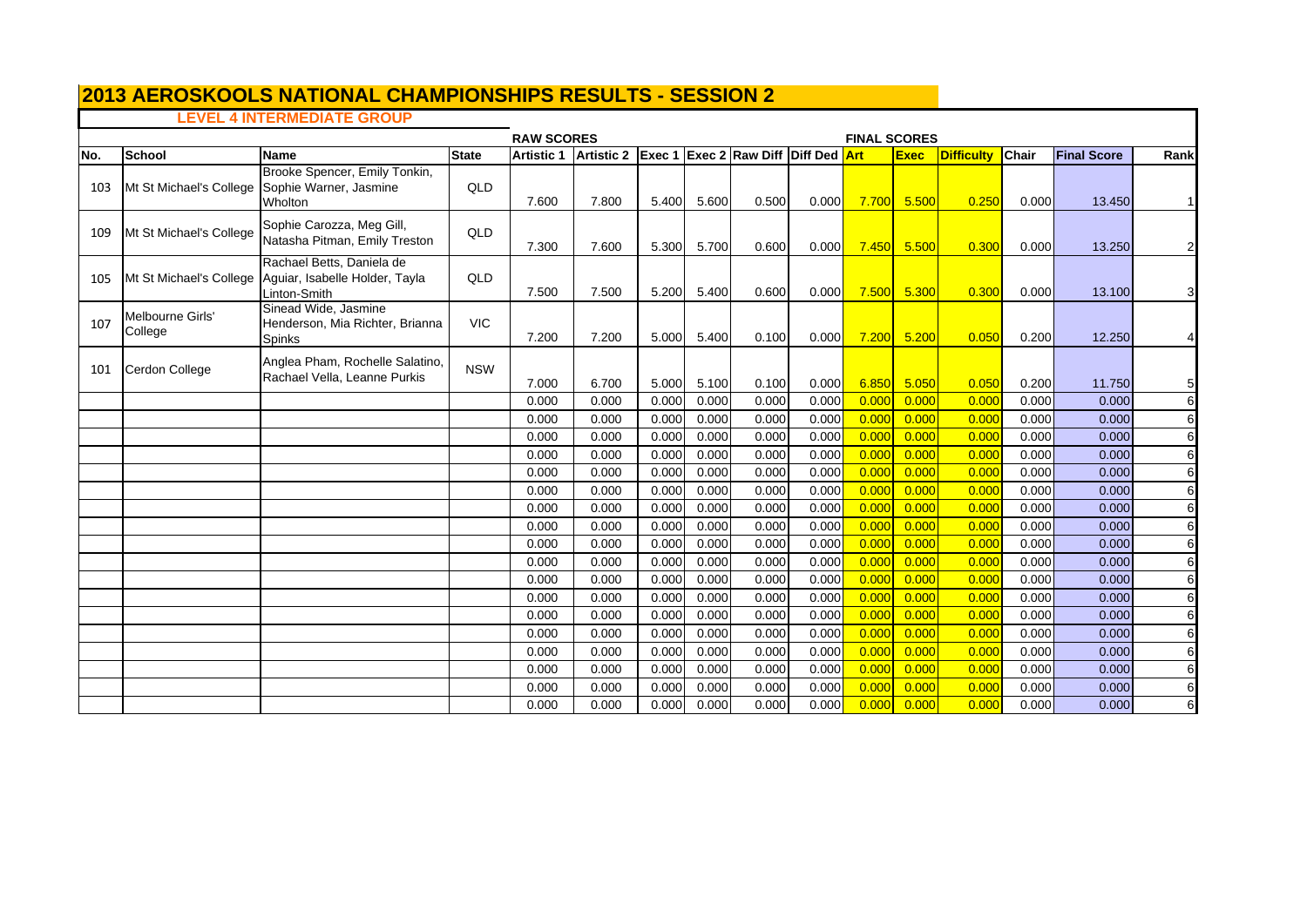## **LEVEL 4 JUNIOR PAIR**

|     |                                               |                                                        |              | <b>RAW SCORES</b> |                   |       |       |       |       | <b>FINAL SCORES</b> |             |                   |              |                    |                |
|-----|-----------------------------------------------|--------------------------------------------------------|--------------|-------------------|-------------------|-------|-------|-------|-------|---------------------|-------------|-------------------|--------------|--------------------|----------------|
| No. | <b>School</b>                                 | <b>Name</b>                                            | <b>State</b> | <b>Artistic 1</b> | <b>Artistic 2</b> |       |       |       |       |                     | <b>Exec</b> | <b>Difficulty</b> | <b>Chair</b> | <b>Final Score</b> | Rank           |
| 123 | <b>All Saints Primary</b><br>School Liverpool | Elian Jabbour, Juliah Tolentino                        | <b>NSW</b>   | 8.600             | 8.300             | 7.400 | 7.400 | 0.800 | 0.000 | 8.450               | 7.400       | 0.400             | 0.000        | 16.250             | $\vert$        |
| 125 | Loreto Toorak                                 | Nina Lafrate, Lucinda Phillipson                       | <b>VIC</b>   | 7.800             | 8.100             | 6.500 | 6.600 | 0.600 | 0.000 | 7.950               | 6.550       | 0.300             | 0.000        | 14.800             | $\overline{2}$ |
| 121 | Ivanhoe Grammar<br>School                     | Isobel Shaw, Charly Rouch                              | <b>VIC</b>   | 7.600             | 7.900             | 6.300 | 6.500 | 0.500 | 0.000 | 7.750               | 6.400       | 0.250             | 0.000        | 14.400             | 3              |
| 119 |                                               | Melbourne Girls' College Posy McCaughey, Carla Bennett | <b>VIC</b>   | 7.300             | 7.600             | 6.100 | 6.300 | 0.400 | 0.000 | 7.450               | 6.200       | 0.200             | 0.000        | 13.850             | $\overline{4}$ |
| 111 | Heathdale Christian<br>College                | Kaitlin Moyes, Lyndal Ridder                           | <b>VIC</b>   | 7.600             | 7.400             | 5.800 | 6.000 | 0.700 | 0.000 | 7.500               | 5.900       | 0.350             | 0.000        | 13.750             | 5              |
| 115 |                                               | Romsey Primary School Brandi Beltrame, Elizabeth John  | <b>VIC</b>   | 7.400             | 7.400             | 5.800 | 6.100 | 0.600 | 0.000 | 7.400               | 5.950       | 0.300             | 0.000        | 13.650             | 6              |
| 117 | Moreton Bay College                           | Charlize Leybourne, Madeline<br><b>Flint</b>           | QLD          | 7.400             | 7.100             | 5.100 | 5.500 | 0.500 | 0.000 | 7.250               | 5.300       | 0.250             | 0.000        | 12.800             | $\overline{7}$ |
| 113 | Abbotsleigh Junior<br>School                  | Amy Graham, Kelly Bridgland                            | <b>NSW</b>   | 5.600             | 5.100             | 4.700 | 4.800 | 0.100 | 0.000 | 5.350               | 4.750       | 0.050             | 0.300        | 9.850              | 8              |
|     |                                               |                                                        |              | 0.000             | 0.000             | 0.000 | 0.000 | 0.000 | 0.000 | 0.000               | 0.000       | 0.000             | 0.000        | 0.000              | 9              |
|     |                                               |                                                        |              | 0.000             | 0.000             | 0.000 | 0.000 | 0.000 | 0.000 | 0.000               | 0.000       | 0.000             | 0.000        | 0.000              | 9              |
|     |                                               |                                                        |              | 0.000             | 0.000             | 0.000 | 0.000 | 0.000 | 0.000 | 0.000               | 0.000       | 0.000             | 0.000        | 0.000              | 9              |
|     |                                               |                                                        |              | 0.000             | 0.000             | 0.000 | 0.000 | 0.000 | 0.000 | 0.000               | 0.000       | 0.000             | 0.000        | 0.000              | 9              |
|     |                                               |                                                        |              | 0.000             | 0.000             | 0.000 | 0.000 | 0.000 | 0.000 | 0.000               | 0.000       | 0.000             | 0.000        | 0.000              | 9              |
|     |                                               |                                                        |              | 0.000             | 0.000             | 0.000 | 0.000 | 0.000 | 0.000 | 0.000               | 0.000       | 0.000             | 0.000        | 0.000              | 9              |
|     |                                               |                                                        |              | 0.000             | 0.000             | 0.000 | 0.000 | 0.000 | 0.000 | 0.000               | 0.000       | 0.000             | 0.000        | 0.000              | 9              |
|     |                                               |                                                        |              | 0.000             | 0.000             | 0.000 | 0.000 | 0.000 | 0.000 | 0.000               | 0.000       | 0.000             | 0.000        | 0.000              | 9              |
|     |                                               |                                                        |              | 0.000             | 0.000             | 0.000 | 0.000 | 0.000 | 0.000 | 0.000               | 0.000       | 0.000             | 0.000        | 0.000              | 9              |
|     |                                               |                                                        |              | 0.000             | 0.000             | 0.000 | 0.000 | 0.000 | 0.000 | 0.000               | 0.000       | 0.000             | 0.000        | 0.000              | 9              |
|     |                                               |                                                        |              | 0.000             | 0.000             | 0.000 | 0.000 | 0.000 | 0.000 | 0.000               | 0.000       | 0.000             | 0.000        | 0.000              | 9              |
|     |                                               |                                                        |              | 0.000             | 0.000             | 0.000 | 0.000 | 0.000 | 0.000 | 0.000               | 0.000       | 0.000             | 0.000        | 0.000              | 9              |
|     |                                               |                                                        |              | 0.000             | 0.000             | 0.000 | 0.000 | 0.000 | 0.000 | 0.000               | 0.000       | 0.000             | 0.000        | 0.000              | 9              |
|     |                                               |                                                        |              | 0.000             | 0.000             | 0.000 | 0.000 | 0.000 | 0.000 | 0.000               | 0.000       | 0.000             | 0.000        | 0.000              | 9              |
|     |                                               |                                                        |              | 0.000             | 0.000             | 0.000 | 0.000 | 0.000 | 0.000 | 0.000               | 0.000       | 0.000             | 0.000        | 0.000              | 9              |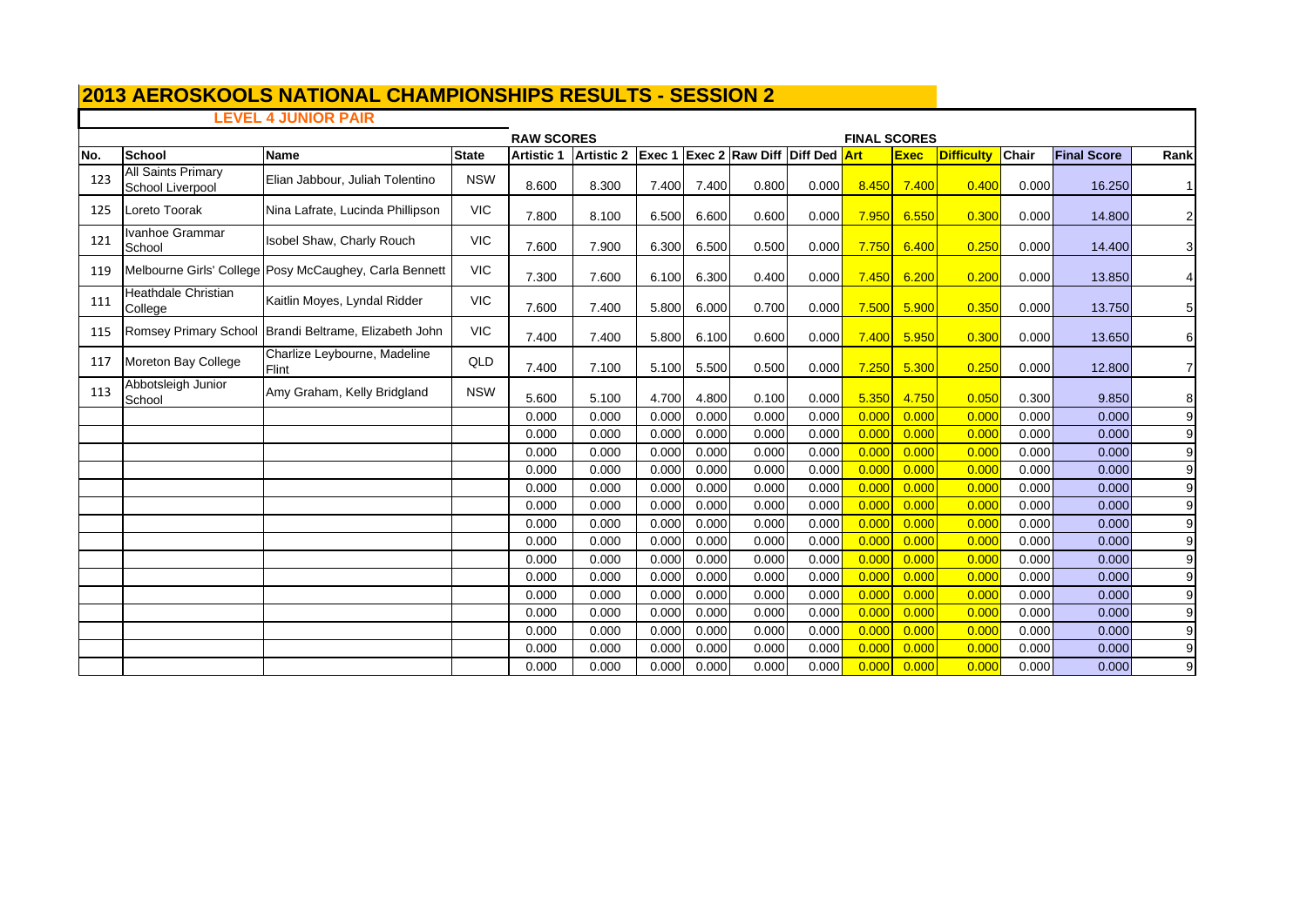# **LEVEL 4 SUB JUNIOR PAIR**

|     |                              |                                  |              | <b>RAW SCORES</b> |                   |       |       |                                            |       | <b>FINAL SCORES</b> |             |                   |                |                    |                |
|-----|------------------------------|----------------------------------|--------------|-------------------|-------------------|-------|-------|--------------------------------------------|-------|---------------------|-------------|-------------------|----------------|--------------------|----------------|
| No. | School                       | <b>Name</b>                      | <b>State</b> | <b>Artistic 1</b> | <b>Artistic 2</b> |       |       | <b>Exec 1 Exec 2 Raw Diff Diff Ded Art</b> |       |                     | <b>Exec</b> | <b>Difficulty</b> | <b>I</b> Chair | <b>Final Score</b> | Rank           |
| 129 | Tallebudgera State<br>School | Rebecca Kentwell, Anai Williams  | <b>QLD</b>   | 7.000             | 6.800             | 6.000 | 5.600 | 0.800                                      | 0.000 | 6.900               | 5.800       | 0.400             | 0.000          | 13.100             | $\mathbf{1}$   |
| 127 | Tallebudgera State<br>School | Ilisapeci Sawea, Grace Granville | <b>QLD</b>   | 6.500             | 5.900             | 5.100 | 5.200 | 0.400                                      | 0.000 | 6.200               | 5.150       | 0.200             | 0.000          | 11.550             | $\overline{2}$ |
|     |                              |                                  |              | 0.000             | 0.000             | 0.000 | 0.000 | 0.000                                      | 0.000 | 0.000               | 0.000       | 0.000             | 0.000          | 0.000              | 3              |
|     |                              |                                  |              | 0.000             | 0.000             | 0.000 | 0.000 | 0.000                                      | 0.000 | 0.000               | 0.000       | 0.000             | 0.000          | 0.000              | $\overline{3}$ |
|     |                              |                                  |              | 0.000             | 0.000             | 0.000 | 0.000 | 0.000                                      | 0.000 | 0.000               | 0.000       | 0.000             | 0.000          | 0.000              | 3              |
|     |                              |                                  |              | 0.000             | 0.000             | 0.000 | 0.000 | 0.000                                      | 0.000 | 0.000               | 0.000       | 0.000             | 0.000          | 0.000              | 3              |
|     |                              |                                  |              | 0.000             | 0.000             | 0.000 | 0.000 | 0.000                                      | 0.000 | 0.000               | 0.000       | 0.000             | 0.000          | 0.000              | $\overline{3}$ |
|     |                              |                                  |              | 0.000             | 0.000             | 0.000 | 0.000 | 0.000                                      | 0.000 | 0.000               | 0.000       | 0.000             | 0.000          | 0.000              | 3              |
|     |                              |                                  |              | 0.000             | 0.000             | 0.000 | 0.000 | 0.000                                      | 0.000 | 0.000               | 0.000       | 0.000             | 0.000          | 0.000              | $\overline{3}$ |
|     |                              |                                  |              | 0.000             | 0.000             | 0.000 | 0.000 | 0.000                                      | 0.000 | 0.000               | 0.000       | 0.000             | 0.000          | 0.000              | 3              |
|     |                              |                                  |              | 0.000             | 0.000             | 0.000 | 0.000 | 0.000                                      | 0.000 | 0.000               | 0.000       | 0.000             | 0.000          | 0.000              | 3              |
|     |                              |                                  |              | 0.000             | 0.000             | 0.000 | 0.000 | 0.000                                      | 0.000 | 0.000               | 0.000       | 0.000             | 0.000          | 0.000              | 3              |
|     |                              |                                  |              | 0.000             | 0.000             | 0.000 | 0.000 | 0.000                                      | 0.000 | 0.000               | 0.000       | 0.000             | 0.000          | 0.000              | 3              |
|     |                              |                                  |              | 0.000             | 0.000             | 0.000 | 0.000 | 0.000                                      | 0.000 | 0.000               | 0.000       | 0.000             | 0.000          | 0.000              | 3              |
|     |                              |                                  |              | 0.000             | 0.000             | 0.000 | 0.000 | 0.000                                      | 0.000 | 0.000               | 0.000       | 0.000             | 0.000          | 0.000              | 3              |
|     |                              |                                  |              | 0.000             | 0.000             | 0.000 | 0.000 | 0.000                                      | 0.000 | 0.000               | 0.000       | 0.000             | 0.000          | 0.000              | 3              |
|     |                              |                                  |              | 0.000             | 0.000             | 0.000 | 0.000 | 0.000                                      | 0.000 | 0.000               | 0.000       | 0.000             | 0.000          | 0.000              | 3              |
|     |                              |                                  |              | 0.000             | 0.000             | 0.000 | 0.000 | 0.000                                      | 0.000 | 0.000               | 0.000       | 0.000             | 0.000          | 0.000              | 3              |
|     |                              |                                  |              | 0.000             | 0.000             | 0.000 | 0.000 | 0.000                                      | 0.000 | 0.000               | 0.000       | 0.000             | 0.000          | 0.000              | 3              |
|     |                              |                                  |              | 0.000             | 0.000             | 0.000 | 0.000 | 0.000                                      | 0.000 | 0.000               | 0.000       | 0.000             | 0.000          | 0.000              | 3              |
|     |                              |                                  |              | 0.000             | 0.000             | 0.000 | 0.000 | 0.000                                      | 0.000 | 0.000               | 0.000       | 0.000             | 0.000          | 0.000              | 3              |
|     |                              |                                  |              | 0.000             | 0.000             | 0.000 | 0.000 | 0.000                                      | 0.000 | 0.000               | 0.000       | 0.000             | 0.000          | 0.000              | 3              |
|     |                              |                                  |              | 0.000             | 0.000             | 0.000 | 0.000 | 0.000                                      | 0.000 | 0.000               | 0.000       | 0.000             | 0.000          | 0.000              | 3              |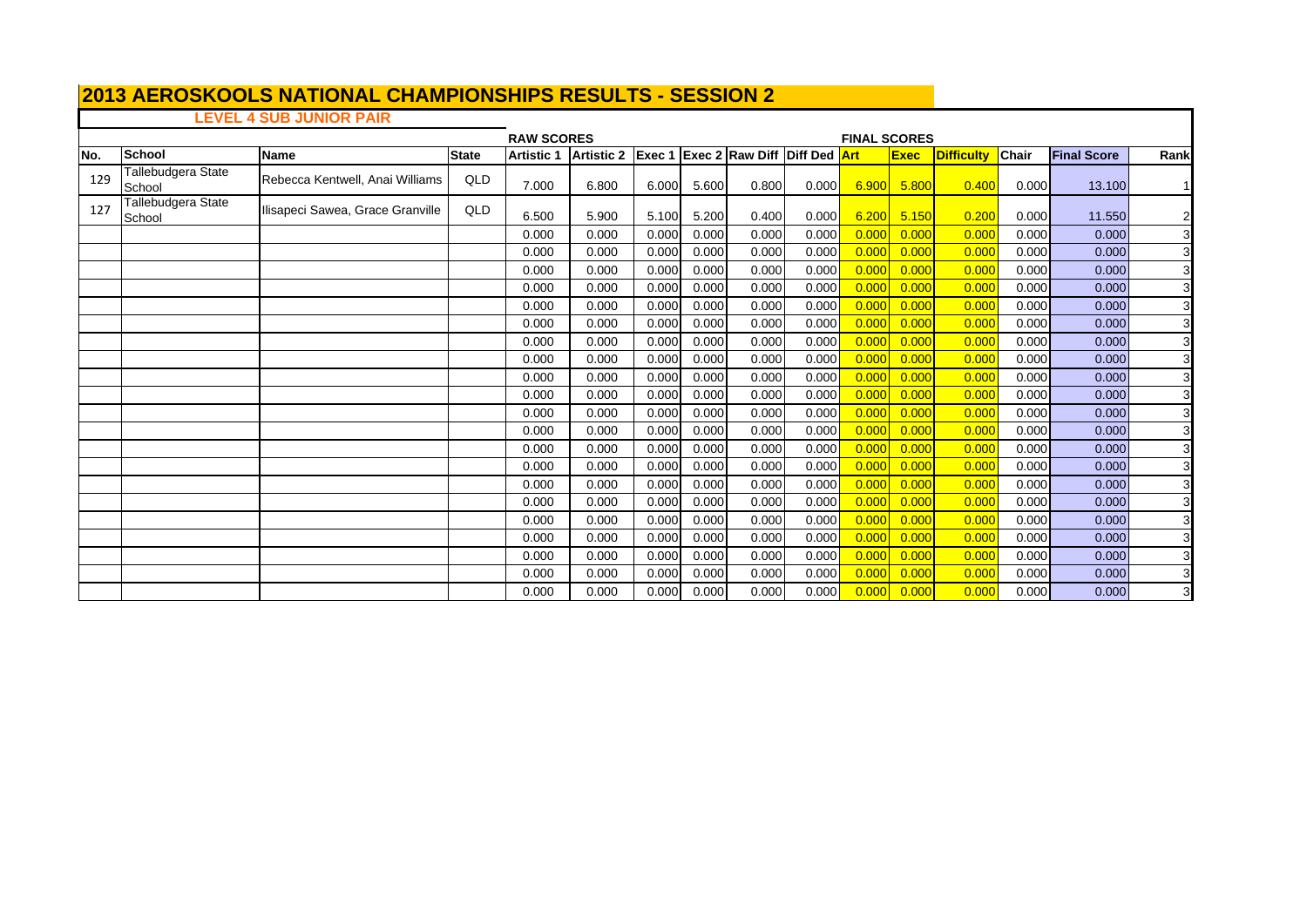# **LEVEL 4 INTERMEDIATE TRIO**

|     |                             |                                                       |              | <b>RAW SCORES</b> |                                                |       |       |       |       | <b>FINAL SCORES</b> |             |                   |              |                    |                  |
|-----|-----------------------------|-------------------------------------------------------|--------------|-------------------|------------------------------------------------|-------|-------|-------|-------|---------------------|-------------|-------------------|--------------|--------------------|------------------|
| No. | <b>School</b>               | <b>Name</b>                                           | <b>State</b> | <b>Artistic 1</b> | Artistic 2 Exec 1 Exec 2 Raw Diff Diff Ded Art |       |       |       |       |                     | <b>Exec</b> | <b>Difficulty</b> | <b>Chair</b> | <b>Final Score</b> | Rank             |
| 131 | Ivanhoe Grammar<br>School   | Barbara Levoyannis, Amelia<br>Fear, Audrey Walsh      | <b>VIC</b>   | 7.300             | 7.500                                          | 6.600 | 6.600 | 0.600 | 0.000 | 7.400               | 6.600       | 0.300             | 0.000        | 14.300             |                  |
| 133 | Melbourne Girls'<br>College | Nicolette Andronis, Patrycja<br>Huczek, Tess Monaghan | <b>VIC</b>   | 7.000             | 7.500                                          | 6.200 | 6.600 | 0.700 | 0.000 | 7.250               | 6.400       | 0.350             | 0.000        | 14.000             | $\mathbf{2}$     |
| 135 | Mt St Michael's<br>College  | Brooke Spencer, Emily Treston,<br>Sophie Warner       | QLD          | 7.600             | 7.900                                          | 5.800 | 5.800 | 0.600 | 0.000 | 7.750               | 5.800       | 0.300             | 0.000        | 13.850             | 3                |
| 139 | Mt St Michael's<br>College  | Rachael Betts, Daniela de<br>Aguiar, Natasha Pitman   | QLD          | 7.400             | 7.600                                          | 5.800 | 5.600 | 0.800 | 0.000 | 7.500               | 5.700       | 0.400             | 0.000        | 13.600             | 4                |
| 137 | Melbourne Girls'<br>College | Olivia Jozsa, Chloe Birkett,<br>Samantha Haberfield   | <b>VIC</b>   | 7.700             | 7.400                                          | 5.200 | 5.800 | 0.500 | 0.000 | 7.550               | 5.500       | 0.250             | 0.000        | 13.300             | 5 <sub>l</sub>   |
|     |                             |                                                       |              | 0.000             | 0.000                                          | 0.000 | 0.000 | 0.000 | 0.000 | 0.000               | 0.000       | 0.000             | 0.000        | 0.000              | 6                |
|     |                             |                                                       |              | 0.000             | 0.000                                          | 0.000 | 0.000 | 0.000 | 0.000 | 0.000               | 0.000       | 0.000             | 0.000        | 0.000              | 6                |
|     |                             |                                                       |              | 0.000             | 0.000                                          | 0.000 | 0.000 | 0.000 | 0.000 | 0.000               | 0.000       | 0.000             | 0.000        | 0.000              | 6                |
|     |                             |                                                       |              | 0.000             | 0.000                                          | 0.000 | 0.000 | 0.000 | 0.000 | 0.000               | 0.000       | 0.000             | 0.000        | 0.000              | 6                |
|     |                             |                                                       |              | 0.000             | 0.000                                          | 0.000 | 0.000 | 0.000 | 0.000 | 0.000               | 0.000       | 0.000             | 0.000        | 0.000              | $6 \blacksquare$ |
|     |                             |                                                       |              | 0.000             | 0.000                                          | 0.000 | 0.000 | 0.000 | 0.000 | 0.000               | 0.000       | 0.000             | 0.000        | 0.000              | $6 \mid$         |
|     |                             |                                                       |              | 0.000             | 0.000                                          | 0.000 | 0.000 | 0.000 | 0.000 | 0.000               | 0.000       | 0.000             | 0.000        | 0.000              | 6                |
|     |                             |                                                       |              | 0.000             | 0.000                                          | 0.000 | 0.000 | 0.000 | 0.000 | 0.000               | 0.000       | 0.000             | 0.000        | 0.000              | 6                |
|     |                             |                                                       |              | 0.000             | 0.000                                          | 0.000 | 0.000 | 0.000 | 0.000 | 0.000               | 0.000       | 0.000             | 0.000        | 0.000              | 6                |
|     |                             |                                                       |              | 0.000             | 0.000                                          | 0.000 | 0.000 | 0.000 | 0.000 | 0.000               | 0.000       | 0.000             | 0.000        | 0.000              | 6                |
|     |                             |                                                       |              | 0.000             | 0.000                                          | 0.000 | 0.000 | 0.000 | 0.000 | 0.000               | 0.000       | 0.000             | 0.000        | 0.000              | $6 \mid$         |
|     |                             |                                                       |              | 0.000             | 0.000                                          | 0.000 | 0.000 | 0.000 | 0.000 | 0.000               | 0.000       | 0.000             | 0.000        | 0.000              | 6                |
|     |                             |                                                       |              | 0.000             | 0.000                                          | 0.000 | 0.000 | 0.000 | 0.000 | 0.000               | 0.000       | 0.000             | 0.000        | 0.000              | 6                |
|     |                             |                                                       |              | 0.000             | 0.000                                          | 0.000 | 0.000 | 0.000 | 0.000 | 0.000               | 0.000       | 0.000             | 0.000        | 0.000              | 6                |
|     |                             |                                                       |              | 0.000             | 0.000                                          | 0.000 | 0.000 | 0.000 | 0.000 | 0.000               | 0.000       | 0.000             | 0.000        | 0.000              | 6                |
|     |                             |                                                       |              | 0.000             | 0.000                                          | 0.000 | 0.000 | 0.000 | 0.000 | 0.000               | 0.000       | 0.000             | 0.000        | 0.000              | $6 \mid$         |
|     |                             |                                                       |              | 0.000             | 0.000                                          | 0.000 | 0.000 | 0.000 | 0.000 | 0.000               | 0.000       | 0.000             | 0.000        | 0.000              | $6 \mid$         |
|     |                             |                                                       |              | 0.000             | 0.000                                          | 0.000 | 0.000 | 0.000 | 0.000 | 0.000               | 0.000       | 0.000             | 0.000        | 0.000              | $6 \mid$         |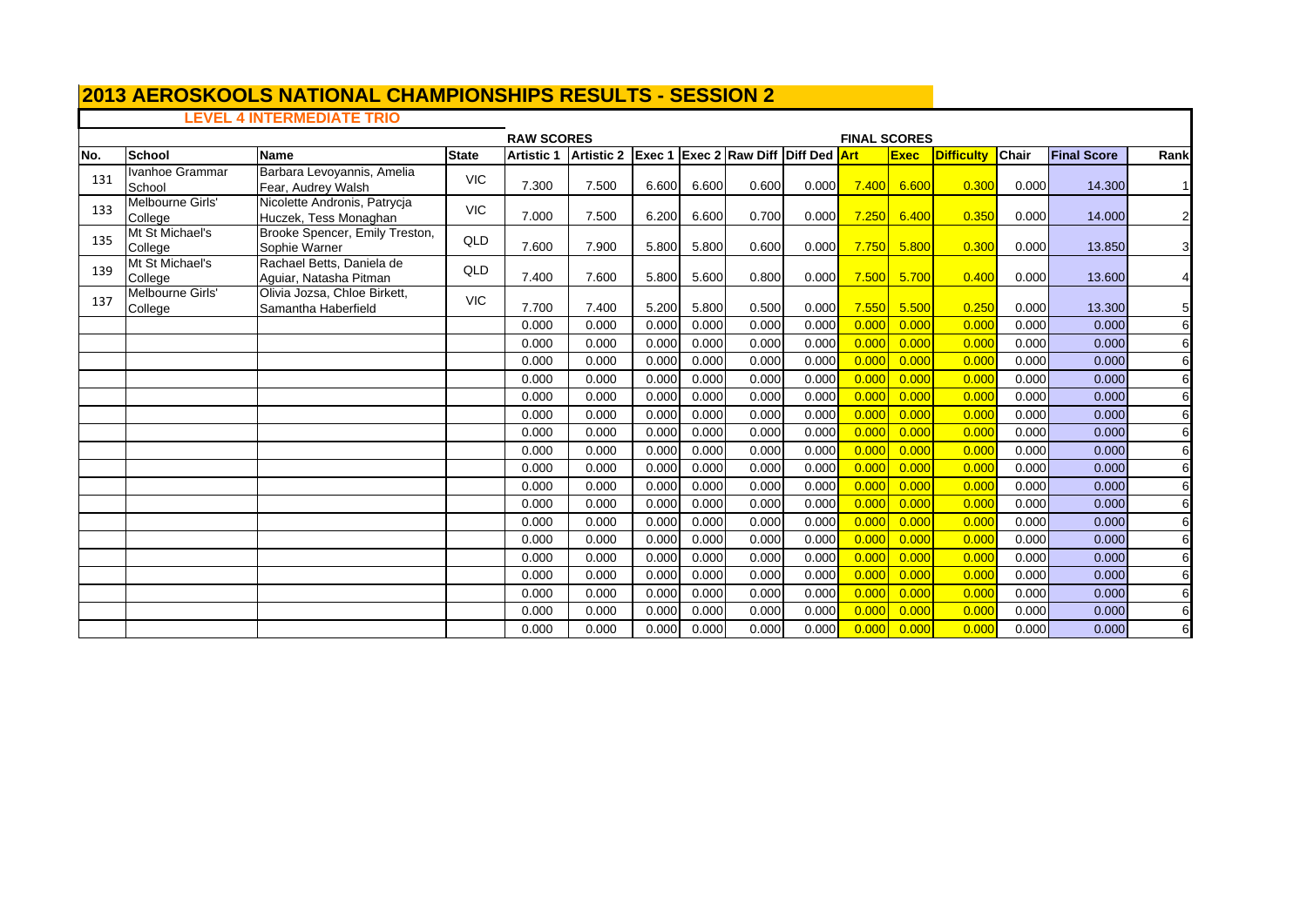# **2013 AEROSKOOLS NATIONAL CHAMPIONSHIPS RESULTS - SESSION 2 LEVEL 3 SUB JUNIOR PAIR**

|     |                                   |                                             |              | <b>RAW SCORES</b> |                   |       |       |       |                                 | <b>FINAL SCORES</b> |               |                   |       |                    |              |
|-----|-----------------------------------|---------------------------------------------|--------------|-------------------|-------------------|-------|-------|-------|---------------------------------|---------------------|---------------|-------------------|-------|--------------------|--------------|
| No. | School                            | <b>Name</b>                                 | <b>State</b> | <b>Artistic 1</b> | <b>Artistic 2</b> |       |       |       | Exec 1 Exec 2 Raw Diff Diff Ded | <b>Art</b>          | <b>Exec</b>   | <b>Difficulty</b> | Chair | <b>Final Score</b> | Rank         |
| 138 | <b>Woodleigh School</b>           | Sage O'Connor, Charli Brough                | <b>VIC</b>   | 7.500             | 7.400             | 5.900 | 6.400 | 0.400 | 0.000                           | 7.450               | 6.150         | 0.200             | 0.000 | 13.800             |              |
| 140 | Tallebudgera State<br>School      | Layla Skuthorpe, Amara Ezzy                 | <b>QLD</b>   | 7.800             | 7.200             | 5.500 | 5.700 | 0.400 | 0.000                           | 7.500               | 5.600         | 0.200             | 0.100 | 13.200             | $\mathsf{2}$ |
| 136 | King Park Public School           | Natalija Pavicevic, Amy Waters              | <b>NSW</b>   | 7.700             | 7.600             | 4.800 | 5.200 | 0.400 | 0.000                           | 7.650               | 5.000         | 0.200             | 0.200 | 12.650             | 3            |
| 142 | Loreto Toorak                     | Bianca Agostinelli, Georgia<br><b>Boots</b> | <b>VIC</b>   | 7.600             | 7.300             | 5.200 | 5.100 | 0.000 | 0.000                           |                     | $7.450$ 5.150 | 0.000             | 0.000 | 12.600             | 4            |
| 148 | Tallebudgera State<br>School      | Caitlin Harris, Libby-Tyme<br>McEvoy        | QLD          | 7.600             | 7.300             | 4.800 | 4.500 | 0.500 | 0.000                           | 7.450               | 4.650         | 0.250             | 0.000 | 12.350             | $5 \mid$     |
| 144 | Tallebudgera State<br>School      | Emilee Glover, Olivia Mitchell              | QLD          | 7.300             | 7.400             | 4.900 | 4.800 | 0.100 | 0.000                           | 7.350               | 4.850         | 0.050             | 0.000 | 12.250             | 6            |
| 146 | Firbank Grammar -<br>Turner House | Katherine Pozo, Yoshino Hattori             | <b>VIC</b>   | 7.300             | 7.100             | 4.600 | 4.900 | 0.100 | 0.000                           | 7.200               | 4.750         | 0.050             | 0.000 | 12.000             |              |
|     |                                   |                                             |              | 0.000             | 0.000             | 0.000 | 0.000 | 0.000 | 0.000                           | 0.000               | 0.000         | 0.000             | 0.000 | 0.000              | 8            |
|     |                                   |                                             |              | 0.000             | 0.000             | 0.000 | 0.000 | 0.000 | 0.000                           | 0.000               | 0.000         | 0.000             | 0.000 | 0.000              | 8            |
|     |                                   |                                             |              | 0.000             | 0.000             | 0.000 | 0.000 | 0.000 | 0.000                           | 0.000               | 0.000         | 0.000             | 0.000 | 0.000              | 8            |
|     |                                   |                                             |              | 0.000             | 0.000             | 0.000 | 0.000 | 0.000 | 0.000                           | 0.000               | 0.000         | 0.000             | 0.000 | 0.000              | 8            |
|     |                                   |                                             |              | 0.000             | 0.000             | 0.000 | 0.000 | 0.000 | 0.000                           | 0.000               | 0.000         | 0.000             | 0.000 | 0.000              | 8            |
|     |                                   |                                             |              | 0.000             | 0.000             | 0.000 | 0.000 | 0.000 | 0.000                           | 0.000               | 0.000         | 0.000             | 0.000 | 0.000              | 8            |
|     |                                   |                                             |              | 0.000             | 0.000             | 0.000 | 0.000 | 0.000 | 0.000                           | 0.000               | 0.000         | 0.000             | 0.000 | 0.000              | 8            |
|     |                                   |                                             |              | 0.000             | 0.000             | 0.000 | 0.000 | 0.000 | 0.000                           | 0.000               | 0.000         | 0.000             | 0.000 | 0.000              | 8            |
|     |                                   |                                             |              | 0.000             | 0.000             | 0.000 | 0.000 | 0.000 | 0.000                           | 0.000               | 0.000         | 0.000             | 0.000 | 0.000              | 8            |
|     |                                   |                                             |              | 0.000             | 0.000             | 0.000 | 0.000 | 0.000 | 0.000                           | 0.000               | 0.000         | 0.000             | 0.000 | 0.000              | 8            |
|     |                                   |                                             |              | 0.000             | 0.000             | 0.000 | 0.000 | 0.000 | 0.000                           | 0.000               | 0.000         | 0.000             | 0.000 | 0.000              | 8            |
|     |                                   |                                             |              | 0.000             | 0.000             | 0.000 | 0.000 | 0.000 | 0.000                           | 0.000               | 0.000         | 0.000             | 0.000 | 0.000              | 8            |
|     |                                   |                                             |              | 0.000             | 0.000             | 0.000 | 0.000 | 0.000 | 0.000                           | 0.000               | 0.000         | 0.000             | 0.000 | 0.000              | 8            |
|     |                                   |                                             |              | 0.000             | 0.000             | 0.000 | 0.000 | 0.000 | 0.000                           | 0.000               | 0.000         | 0.000             | 0.000 | 0.000              | 8            |
|     |                                   |                                             |              | 0.000             | 0.000             | 0.000 | 0.000 | 0.000 | 0.000                           | 0.000               | 0.000         | 0.000             | 0.000 | 0.000              | 8            |
|     |                                   |                                             |              | 0.000             | 0.000             | 0.000 | 0.000 | 0.000 | 0.000                           | 0.000               | 0.000         | 0.000             | 0.000 | 0.000              | 8            |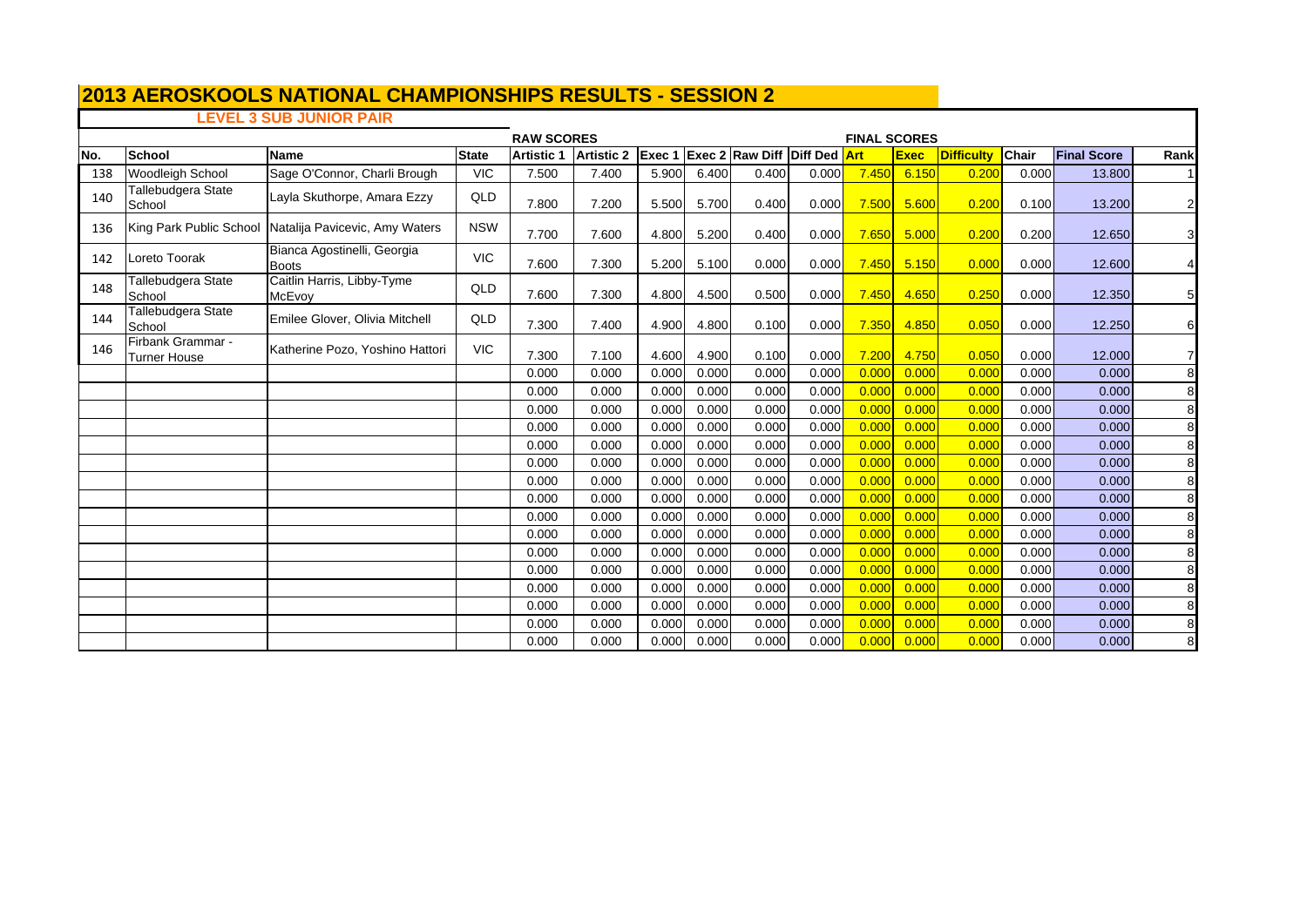# **2013 AEROSKOOLS NATIONAL CHAMPIONSHIPS RESULTS - SESSION 2 LEVEL 4 JUNIOR GROUP**

|      |                           |                                                                                                    |              | <b>RAW SCORES</b> |                   |       |       |                                            |       | <b>FINAL SCORES</b> |             |                   |              |                    |                |
|------|---------------------------|----------------------------------------------------------------------------------------------------|--------------|-------------------|-------------------|-------|-------|--------------------------------------------|-------|---------------------|-------------|-------------------|--------------|--------------------|----------------|
| INo. | <b>School</b>             | Name                                                                                               | <b>State</b> | <b>Artistic 1</b> | <b>Artistic 2</b> |       |       | <b>Exec 1 Exec 2 Raw Diff Diff Ded Art</b> |       |                     | <b>Exec</b> | <b>Difficulty</b> | <b>Chair</b> | <b>Final Score</b> | Rank           |
| 141  | Ivanhoe Grammar<br>School | Alyce Miles, Pip Snodgrass,<br>Samantha Haravitsidis, Kayla<br>Cvetkovski, Sascha Di<br>Sebastiano | <b>VIC</b>   | 7.300             | 7.700             | 5.300 | 5.500 | 0.400                                      | 0.000 | 7.500               | 5.400       | 0.200             | 0.000        | 13.100             | $\mathbf{1}$   |
| 143  | Ivanhoe Grammar<br>School | Elly McInerney, Isobel Shaw, Kiki<br>Peng, Charly Rouch                                            | <b>VIC</b>   | 7.100             | 7.500             | 4.800 | 5.000 | 0.400                                      | 0.000 | 7.300               | 4.900       | 0.200             | 0.000        | 12.400             | $\overline{2}$ |
|      |                           |                                                                                                    |              | 0.000             | 0.000             | 0.000 | 0.000 | 0.000                                      | 0.000 | 0.00C               | 0.000       | 0.000             | 0.000        | 0.000              | 3              |
|      |                           |                                                                                                    |              | 0.000             | 0.000             | 0.000 | 0.000 | 0.000                                      | 0.000 | 0.000               | 0.000       | 0.000             | 0.000        | 0.000              | 3              |
|      |                           |                                                                                                    |              | 0.000             | 0.000             | 0.000 | 0.000 | 0.000                                      | 0.000 | 0.000               | 0.000       | 0.000             | 0.000        | 0.000              | $\overline{3}$ |
|      |                           |                                                                                                    |              | 0.000             | 0.000             | 0.000 | 0.000 | 0.000                                      | 0.000 | 0.000               | 0.000       | 0.000             | 0.000        | 0.000              | 3              |
|      |                           |                                                                                                    |              | 0.000             | 0.000             | 0.000 | 0.000 | 0.000                                      | 0.000 | 0.000               | 0.000       | 0.000             | 0.000        | 0.000              | 3              |
|      |                           |                                                                                                    |              | 0.000             | 0.000             | 0.000 | 0.000 | 0.000                                      | 0.000 | 0.000               | 0.000       | 0.000             | 0.000        | 0.000              | 3              |
|      |                           |                                                                                                    |              | 0.000             | 0.000             | 0.000 | 0.000 | 0.000                                      | 0.000 | 0.00C               | 0.000       | 0.000             | 0.000        | 0.000              | 3              |
|      |                           |                                                                                                    |              | 0.000             | 0.000             | 0.000 | 0.000 | 0.000                                      | 0.000 | 0.000               | 0.000       | 0.000             | 0.000        | 0.000              | $\overline{3}$ |
|      |                           |                                                                                                    |              | 0.000             | 0.000             | 0.000 | 0.000 | 0.000                                      | 0.000 | 0.00C               | 0.000       | 0.000             | 0.000        | 0.000              | 3              |
|      |                           |                                                                                                    |              | 0.000             | 0.000             | 0.000 | 0.000 | 0.000                                      | 0.000 | 0.000               | 0.000       | 0.000             | 0.000        | 0.000              | 3              |
|      |                           |                                                                                                    |              | 0.000             | 0.000             | 0.000 | 0.000 | 0.000                                      | 0.000 | 0.000               | 0.000       | 0.000             | 0.000        | 0.000              | 3              |
|      |                           |                                                                                                    |              | 0.000             | 0.000             | 0.000 | 0.000 | 0.000                                      | 0.000 | 0.00C               | 0.000       | 0.000             | 0.000        | 0.000              | 3              |
|      |                           |                                                                                                    |              | 0.000             | 0.000             | 0.000 | 0.000 | 0.000                                      | 0.000 | 0.000               | 0.000       | 0.000             | 0.000        | 0.000              | 3              |
|      |                           |                                                                                                    |              | 0.000             | 0.000             | 0.000 | 0.000 | 0.000                                      | 0.000 | 0.000               | 0.000       | 0.000             | 0.000        | 0.000              | 3 <sup>l</sup> |
|      |                           |                                                                                                    |              | 0.000             | 0.000             | 0.000 | 0.000 | 0.000                                      | 0.000 | 0.00C               | 0.000       | 0.000             | 0.000        | 0.000              | 3              |
|      |                           |                                                                                                    |              | 0.000             | 0.000             | 0.000 | 0.000 | 0.000                                      | 0.000 | 0.000               | 0.000       | 0.000             | 0.000        | 0.000              | $\overline{3}$ |
|      |                           |                                                                                                    |              | 0.000             | 0.000             | 0.000 | 0.000 | 0.000                                      | 0.000 | 0.00C               | 0.000       | 0.000             | 0.000        | 0.000              | $\overline{3}$ |
|      |                           |                                                                                                    |              | 0.000             | 0.000             | 0.000 | 0.000 | 0.000                                      | 0.000 | 0.000               | 0.000       | 0.000             | 0.000        | 0.000              | 3              |
|      |                           |                                                                                                    |              | 0.000             | 0.000             | 0.000 | 0.000 | 0.000                                      | 0.000 | 0.000               | 0.000       | 0.000             | 0.000        | 0.000              | 3              |
|      |                           |                                                                                                    |              | 0.000             | 0.000             | 0.000 | 0.000 | 0.000                                      | 0.000 | 0.000               | 0.000       | 0.000             | 0.000        | 0.000              | 3              |
|      |                           |                                                                                                    |              | 0.000             | 0.000             | 0.000 | 0.000 | 0.000                                      | 0.000 | 0.000               | 0.000       | 0.000             | 0.000        | 0.000              | 3              |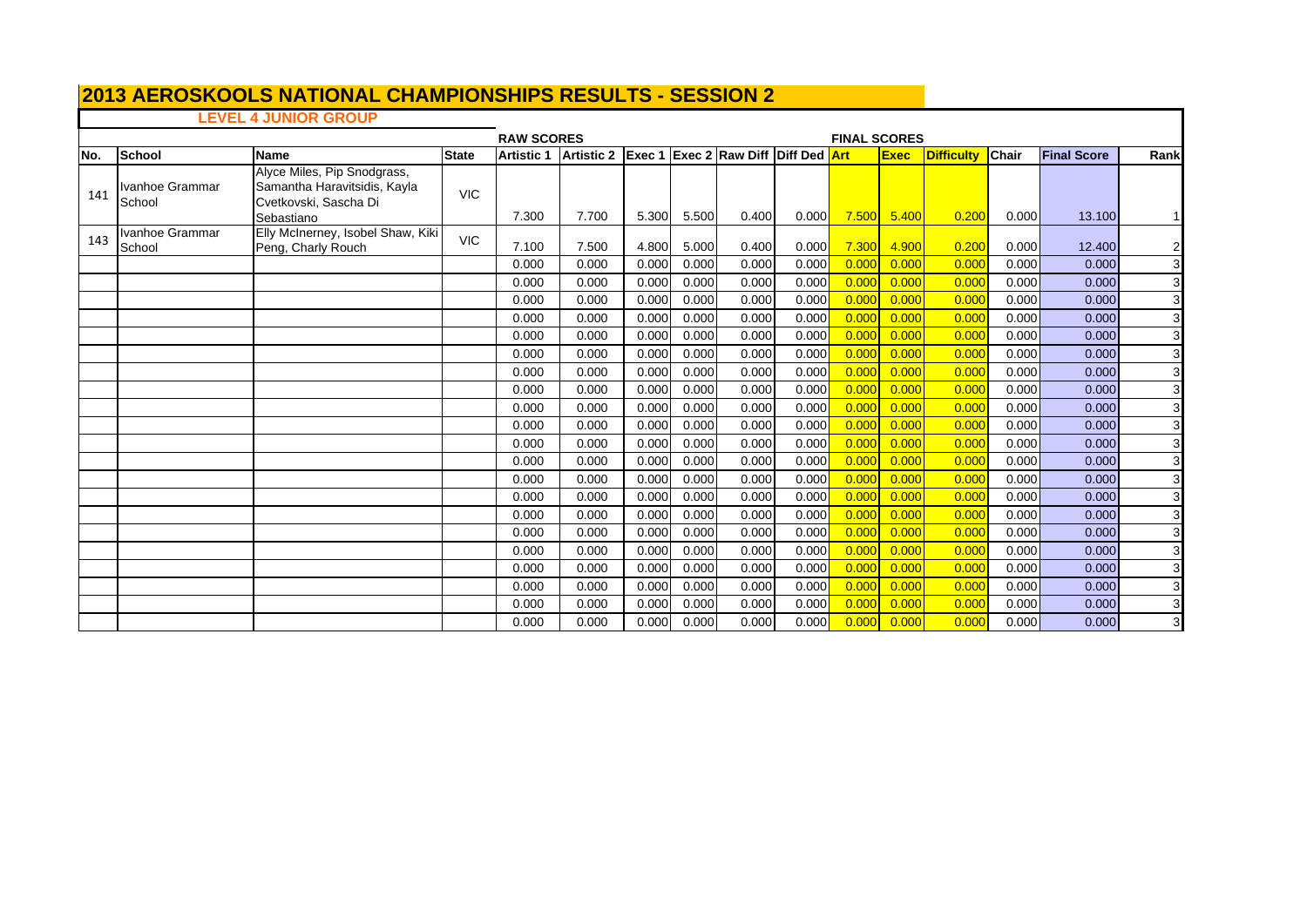# **LEVEL 3 SUB JUNIOR TRIO**

|     |                                        |                                                          |              | <b>RAW SCORES</b> |                   |        |       |                                     |       | <b>FINAL SCORES</b> |             |                   |       |                    |                |
|-----|----------------------------------------|----------------------------------------------------------|--------------|-------------------|-------------------|--------|-------|-------------------------------------|-------|---------------------|-------------|-------------------|-------|--------------------|----------------|
| No. | School                                 | <b>Name</b>                                              | <b>State</b> | <b>Artistic 1</b> | <b>Artistic 2</b> | Exec 1 |       | <b>Exec 2 Raw Diff Diff Ded Art</b> |       |                     | <b>Exec</b> | <b>Difficulty</b> | Chair | <b>Final Score</b> | Rank           |
| 149 | Firbank Grammar -<br>Sandringham House | Imogen Honey, Zali Reynolds,<br>Olivia Fanning           | <b>VIC</b>   | 8.300             | 8.000             | 5.700  | 6.200 | 0.200                               | 0.000 | 8.150               | 5.950       | 0.100             | 0.000 | 14.200             |                |
| 147 | <b>Balwyn North Primary</b><br>School  | Jacqueline Foreman, Hannah<br>Kennedy, Hilary MacRae     | <b>VIC</b>   | 8.000             | 8.000             | 5.500  | 6.000 | 0.100                               | 0.000 | 8.000               | 5.750       | 0.050             | 0.000 | 13.800             | $\overline{a}$ |
| 151 | Moreton Bay College                    | Ainsley Barker, Tessa<br>Boardman, Layla Sobey           | QLD          | 8.000             | 7.600             | 6.000  | 5.700 | 0.200                               | 0.000 | 7.800               | 5.850       | 0.100             | 0.000 | 13.750             | 3              |
| 153 | Romsey Primary<br>School               | Maddesyn Horan, Annalyce<br>Alexander, Tess Grumont      | <b>VIC</b>   | 7.800             | 7.600             | 5.400  | 5.400 | 0.700                               | 0.000 | 7.700               | 5.400       | 0.350             | 0.000 | 13.450             | 4              |
| 145 | Abbotsleigh Junior<br>School           | Georgia Fichardt, Eliza Roach,<br><b>Ruby Selikowitz</b> | <b>NSW</b>   | 7.300             | 7.200             | 4.500  | 4.700 | 0.000                               | 0.000 | 7.250               | 4.600       | 0.000             | 0.000 | 11.850             | 5              |
|     |                                        |                                                          |              | 0.000             | 0.000             | 0.000  | 0.000 | 0.000                               | 0.000 | 0.000               | 0.000       | 0.000             | 0.000 | 0.000              | 6              |
|     |                                        |                                                          |              | 0.000             | 0.000             | 0.000  | 0.000 | 0.000                               | 0.000 | 0.000               | 0.000       | 0.000             | 0.000 | 0.000              | 6              |
|     |                                        |                                                          |              | 0.000             | 0.000             | 0.000  | 0.000 | 0.000                               | 0.000 | 0.000               | 0.000       | 0.000             | 0.000 | 0.000              | 6              |
|     |                                        |                                                          |              | 0.000             | 0.000             | 0.000  | 0.000 | 0.000                               | 0.000 | 0.000               | 0.000       | 0.000             | 0.000 | 0.000              | 6              |
|     |                                        |                                                          |              | 0.000             | 0.000             | 0.000  | 0.000 | 0.000                               | 0.000 | 0.000               | 0.000       | 0.000             | 0.000 | 0.000              | 6              |
|     |                                        |                                                          |              | 0.000             | 0.000             | 0.000  | 0.000 | 0.000                               | 0.000 | 0.000               | 0.000       | 0.000             | 0.000 | 0.000              | 6              |
|     |                                        |                                                          |              | 0.000             | 0.000             | 0.000  | 0.000 | 0.000                               | 0.000 | 0.000               | 0.000       | 0.000             | 0.000 | 0.000              | 6              |
|     |                                        |                                                          |              | 0.000             | 0.000             | 0.000  | 0.000 | 0.000                               | 0.000 | 0.000               | 0.000       | 0.000             | 0.000 | 0.000              | 6              |
|     |                                        |                                                          |              | 0.000             | 0.000             | 0.000  | 0.000 | 0.000                               | 0.000 | 0.000               | 0.000       | 0.000             | 0.000 | 0.000              | 6              |
|     |                                        |                                                          |              | 0.000             | 0.000             | 0.000  | 0.000 | 0.000                               | 0.000 | 0.000               | 0.000       | 0.000             | 0.000 | 0.000              | 6              |
|     |                                        |                                                          |              | 0.000             | 0.000             | 0.000  | 0.000 | 0.000                               | 0.000 | 0.000               | 0.000       | 0.000             | 0.000 | 0.000              | 6              |
|     |                                        |                                                          |              | 0.000             | 0.000             | 0.000  | 0.000 | 0.000                               | 0.000 | 0.000               | 0.000       | 0.000             | 0.000 | 0.000              | 6              |
|     |                                        |                                                          |              | 0.000             | 0.000             | 0.000  | 0.000 | 0.000                               | 0.000 | 0.000               | 0.000       | 0.000             | 0.000 | 0.000              | 6              |
|     |                                        |                                                          |              | 0.000             | 0.000             | 0.000  | 0.000 | 0.000                               | 0.000 | 0.000               | 0.000       | 0.000             | 0.000 | 0.000              | 6              |
|     |                                        |                                                          |              | 0.000             | 0.000             | 0.000  | 0.000 | 0.000                               | 0.000 | 0.000               | 0.000       | 0.000             | 0.000 | 0.000              | 6              |
|     |                                        |                                                          |              | 0.000             | 0.000             | 0.000  | 0.000 | 0.000                               | 0.000 | 0.000               | 0.000       | 0.000             | 0.000 | 0.000              | 6              |
|     |                                        |                                                          |              | 0.000             | 0.000             | 0.000  | 0.000 | 0.000                               | 0.000 | 0.000               | 0.000       | 0.000             | 0.000 | 0.000              | 6              |
|     |                                        |                                                          |              | 0.000             | 0.000             | 0.000  | 0.000 | 0.000                               | 0.000 | 0.000               | 0.000       | 0.000             | 0.000 | 0.000              | 6              |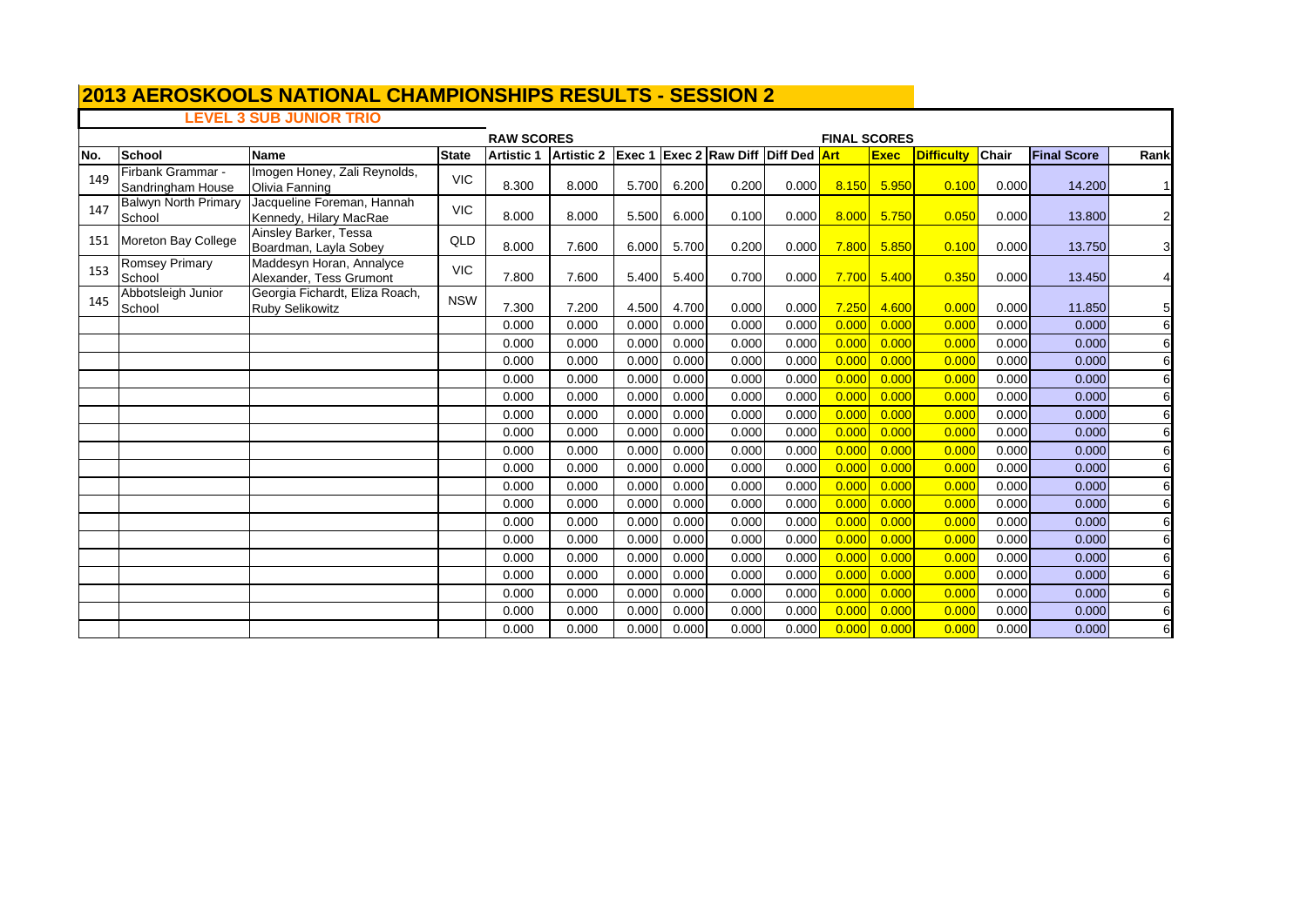# **LEVEL 5 SENIOR TRIO**

|     |                     |                                                                              |              | <b>RAW SCORES</b> |                                                |       |       |       |       | <b>FINAL SCORES</b> |             |                   |       |                    |                         |
|-----|---------------------|------------------------------------------------------------------------------|--------------|-------------------|------------------------------------------------|-------|-------|-------|-------|---------------------|-------------|-------------------|-------|--------------------|-------------------------|
| No. | <b>School</b>       | <b>Name</b>                                                                  | <b>State</b> | <b>Artistic 1</b> | Artistic 2 Exec 1 Exec 2 Raw Diff Diff Ded Art |       |       |       |       |                     | <b>Exec</b> | <b>Difficulty</b> | Chair | <b>Final Score</b> | Rank                    |
| 152 | Moreton Bay College | Mercedes McIntyre, Natalie<br>Geale, Michaela Warren                         | QLD          | 7.600             | 7.400                                          | 6.900 | 7.200 | 3.000 | 0.000 | 7.500               | 7.050       | 1.500             | 0.000 | 16.050             |                         |
| 150 | Lismore             | Trinity Catholic College Maddison Kerr, Lauren Condon,<br><b>Mriah Smith</b> | <b>NSW</b>   | 6.600             | 7.100                                          | 5.300 | 5.800 | 2.800 | 0.000 | 6.850               | 5.550       | 1.400             | 0.000 | 13.800             | $\mathbf{2}$            |
|     |                     |                                                                              |              | 0.000             | 0.000                                          | 0.000 | 0.000 | 0.000 | 0.000 | 0.000               | 0.000       | 0.000             | 0.000 | 0.000              | 3                       |
|     |                     |                                                                              |              | 0.000             | 0.000                                          | 0.000 | 0.000 | 0.000 | 0.000 | 0.000               | 0.000       | 0.000             | 0.000 | 0.000              | 3                       |
|     |                     |                                                                              |              | 0.000             | 0.000                                          | 0.000 | 0.000 | 0.000 | 0.000 | 0.000               | 0.000       | 0.000             | 0.000 | 0.000              | $\overline{\mathbf{3}}$ |
|     |                     |                                                                              |              | 0.000             | 0.000                                          | 0.000 | 0.000 | 0.000 | 0.000 | 0.000               | 0.000       | 0.000             | 0.000 | 0.000              | $\overline{\mathbf{3}}$ |
|     |                     |                                                                              |              | 0.000             | 0.000                                          | 0.000 | 0.000 | 0.000 | 0.000 | 0.000               | 0.000       | 0.000             | 0.000 | 0.000              | 3                       |
|     |                     |                                                                              |              | 0.000             | 0.000                                          | 0.000 | 0.000 | 0.000 | 0.000 | 0.000               | 0.000       | 0.000             | 0.000 | 0.000              | 3                       |
|     |                     |                                                                              |              | 0.000             | 0.000                                          | 0.000 | 0.000 | 0.000 | 0.000 | 0.000               | 0.000       | 0.000             | 0.000 | 0.000              | 3                       |
|     |                     |                                                                              |              | 0.000             | 0.000                                          | 0.000 | 0.000 | 0.000 | 0.000 | 0.000               | 0.000       | 0.000             | 0.000 | 0.000              | $\overline{\mathbf{3}}$ |
|     |                     |                                                                              |              | 0.000             | 0.000                                          | 0.000 | 0.000 | 0.000 | 0.000 | 0.000               | 0.000       | 0.000             | 0.000 | 0.000              | $\overline{\mathbf{3}}$ |
|     |                     |                                                                              |              | 0.000             | 0.000                                          | 0.000 | 0.000 | 0.000 | 0.000 | 0.000               | 0.000       | 0.000             | 0.000 | 0.000              | 3                       |
|     |                     |                                                                              |              | 0.000             | 0.000                                          | 0.000 | 0.000 | 0.000 | 0.000 | 0.000               | 0.000       | 0.000             | 0.000 | 0.000              | 3                       |
|     |                     |                                                                              |              | 0.000             | 0.000                                          | 0.000 | 0.000 | 0.000 | 0.000 | 0.000               | 0.000       | 0.000             | 0.000 | 0.000              | 3                       |
|     |                     |                                                                              |              | 0.000             | 0.000                                          | 0.000 | 0.000 | 0.000 | 0.000 | 0.000               | 0.000       | 0.000             | 0.000 | 0.000              | $\overline{\mathbf{3}}$ |
|     |                     |                                                                              |              | 0.000             | 0.000                                          | 0.000 | 0.000 | 0.000 | 0.000 | 0.000               | 0.000       | 0.000             | 0.000 | 0.000              | 3                       |
|     |                     |                                                                              |              | 0.000             | 0.000                                          | 0.000 | 0.000 | 0.000 | 0.000 | 0.000               | 0.000       | 0.000             | 0.000 | 0.000              | 3                       |
|     |                     |                                                                              |              | 0.000             | 0.000                                          | 0.000 | 0.000 | 0.000 | 0.000 | 0.000               | 0.000       | 0.000             | 0.000 | 0.000              | 3                       |
|     |                     |                                                                              |              | 0.000             | 0.000                                          | 0.000 | 0.000 | 0.000 | 0.000 | 0.000               | 0.000       | 0.000             | 0.000 | 0.000              |                         |
|     |                     |                                                                              |              | 0.000             | 0.000                                          | 0.000 | 0.000 | 0.000 | 0.000 | 0.000               | 0.000       | 0.000             | 0.000 | 0.000              | $\overline{\mathbf{3}}$ |
|     |                     |                                                                              |              | 0.000             | 0.000                                          | 0.000 | 0.000 | 0.000 | 0.000 | 0.000               | 0.000       | 0.000             | 0.000 | 0.000              | 3                       |
|     |                     |                                                                              |              | 0.000             | 0.000                                          | 0.000 | 0.000 | 0.000 | 0.000 | 0.000               | 0.000       | 0.000             | 0.000 | 0.000              | 3                       |
|     |                     |                                                                              |              | 0.000             | 0.000                                          | 0.000 | 0.000 | 0.000 | 0.000 | 0.000               | 0.000       | 0.000             | 0.000 | 0.000              | 3                       |